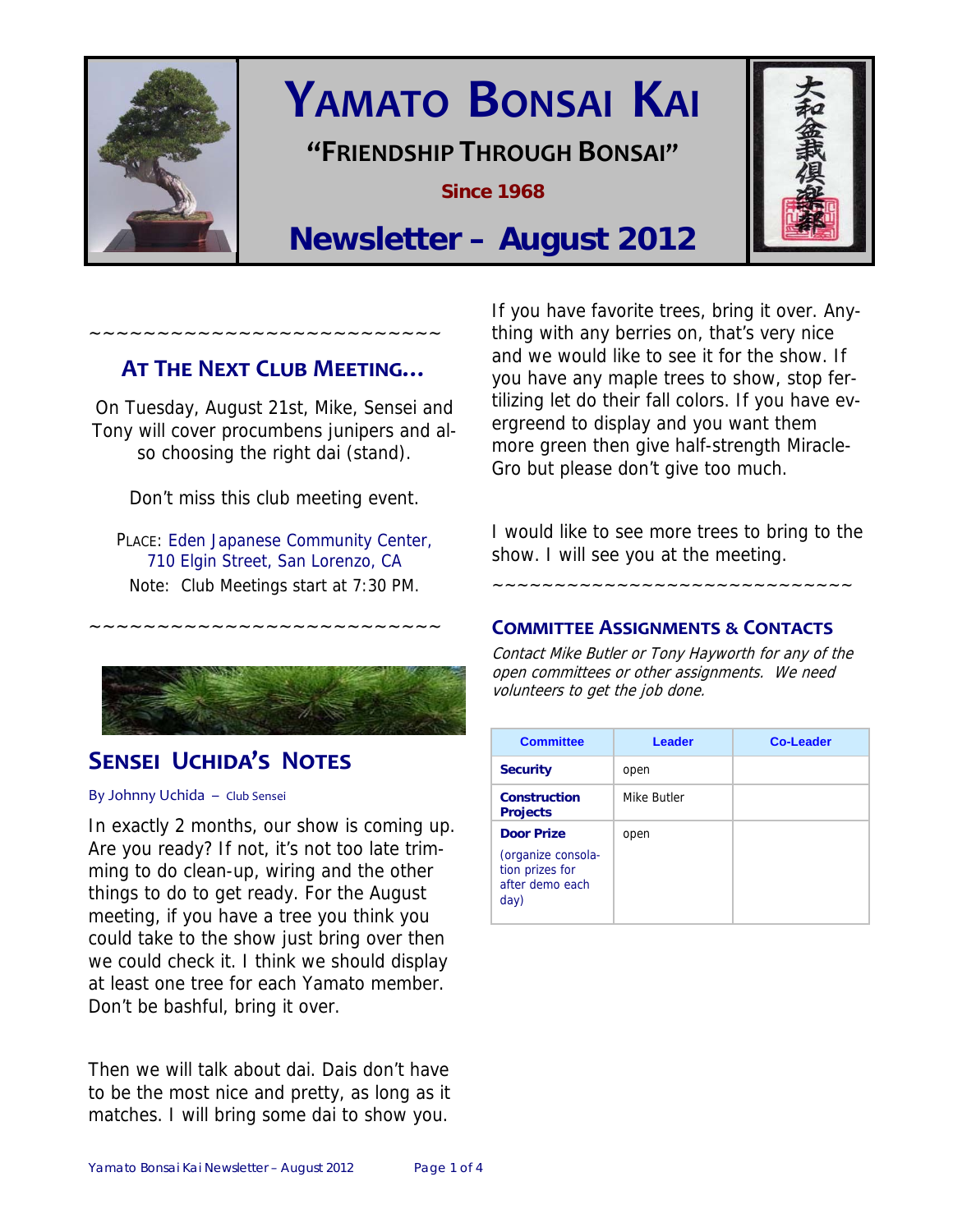| <b>Committee</b>                                                 | Leader                 | <b>Co-Leader</b> |
|------------------------------------------------------------------|------------------------|------------------|
| <b>Security</b>                                                  | open                   |                  |
| <b>Construction</b><br><b>Projects</b>                           | Mike Butler            |                  |
| <b>Door Prize</b>                                                | open                   |                  |
| (organize consola-<br>tion prizes for<br>after demo each<br>day) |                        |                  |
| <b>Show Chairper-</b><br>son                                     | Mike Butler            | Tony             |
| <b>Location Ar-</b><br>rangements                                | Open                   |                  |
| <b>Vendors</b>                                                   | Jack Ellis             |                  |
| Advertising                                                      | open                   |                  |
| <b>Tickets</b>                                                   | open                   |                  |
| (admission & con-<br>solation prizes)                            |                        |                  |
| <b>Hospitality</b>                                               | Sandy, Emiko,<br>Diana |                  |
| (kitchen & serving<br>room)                                      |                        |                  |
| Demo                                                             | Johnny, Mike,          |                  |
| (Saturday & Sun-<br>day)                                         | Tony                   |                  |
| <b>Setup and Take</b><br><b>Down</b>                             | open                   |                  |
| (Saturday / Sun-<br>day)                                         |                        |                  |
| <b>Yamato Plant</b><br><b>Sales</b>                              | Brian & Vince          |                  |
| <b>Silent Auction</b>                                            | open                   |                  |
| <b>Transportation</b>                                            | <b>Richard Paulos</b>  |                  |
| (storage / Tree -<br>pickup & return)                            |                        |                  |
| <b>Front Desk</b>                                                | Lucky                  |                  |
| (greeting; tickets;<br>literature<br>handouts)                   |                        |                  |
| Room & Table<br>Layout                                           | Michael Baker          | Tony             |
| <b>Raffle Sales</b>                                              |                        |                  |
| (just before and<br>during demo)                                 |                        |                  |



## **GSBF CALENDAR OF EVENTS**

(For a more complete list, please refer to Golden Statements calendar of events or visit the web site at www.gsbf-bonsai.org).

Some nearby scheduled events are:

#### **August 4 - 5, 2012 San Francisco, CA**

San Francisco Suiseki Kai: 31st annual exhibit at the Japan Center, 10 AM - 4 PM both days. Location: Union Bank Hospitality Room, Japan Center, 1675 Post Street.

#### **August 25 - 26, 2012 Santa Rosa, California**

Redwood Empire Bonsai Society (REBS): 29th Annual Show at the Santa Rosa Veterans Memorial Building, 1351 Maple Ave. The show will be held on Saturday from 10 AM - 5 PM and Sunday from 10 AM - 4 PM. There will be 200 trees on display for public viewing, members' sales room, large vendor area, benefit drawing, and silent auction. Demonstration both days at 1 PM by club sensei Kathy Shaner. Refreshments, parking, and admission are free. For more information, contact Bob Shimon at 707-884-4126 or shimon@mcn.org.

#### **October 6, 2012 San Jose, California**

Midori Bonsai Club: 51st Annual Show at Northside Community Center 488 North 6th Street. Hours 10 AM-5 PM. Display of fine bonsai, bonsai plant sale & bonsai vendors. Headliners: Kathy Shaner and John Thompson dueling Bonsai Demonstration starts at 1 PM, trees will be raffled. Beginners workshop 10 AM - 1 PM create your own bonsai for a small fee. Local parking is available. For more information see www.midoribonsai.org

#### **October 13 - 14, 2012 Oakland, California**

East Bay Bonsai Society: Annual Exhibition and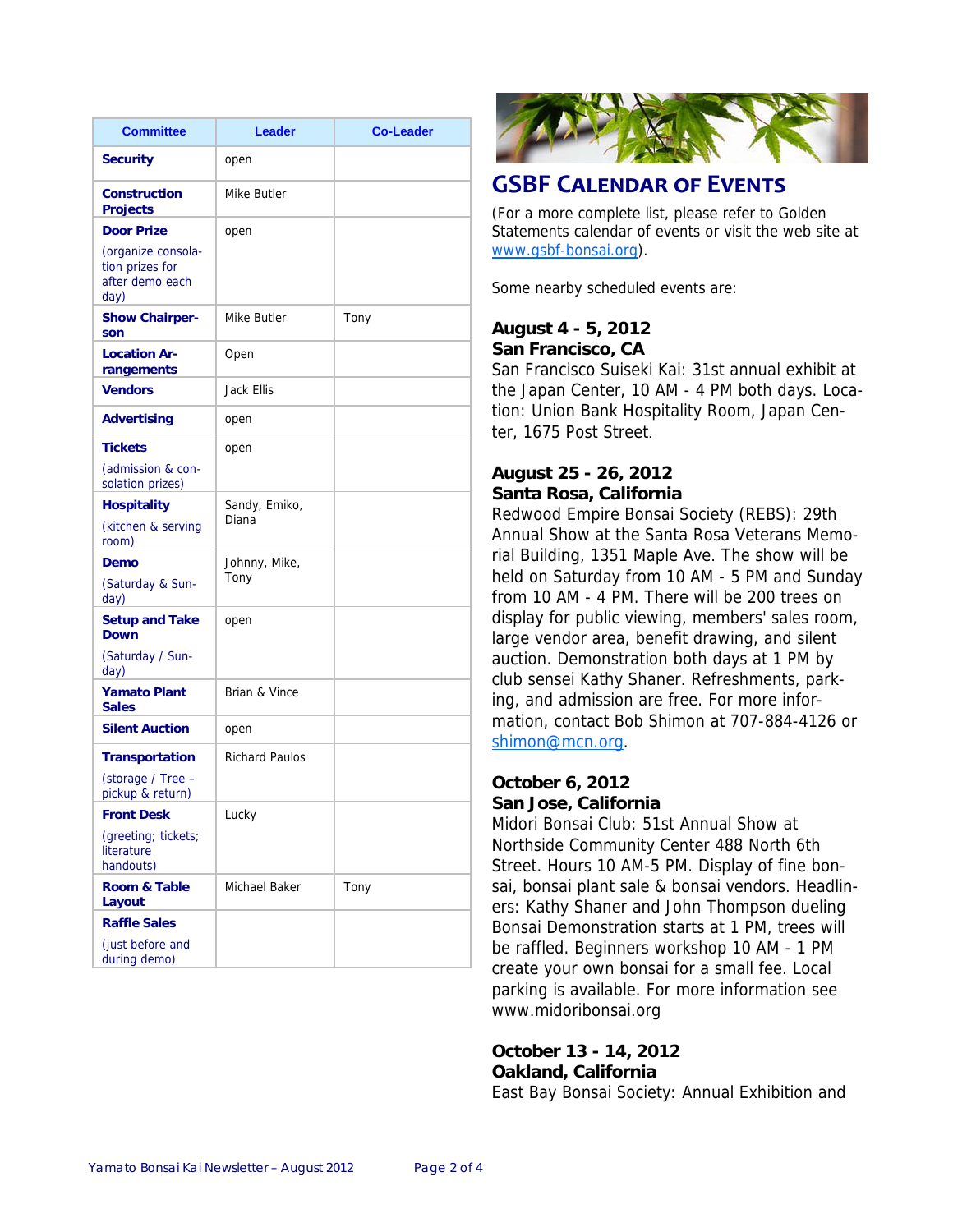Demonstration. Show opens 10 AM both days. On Saturday at 1 PM, a member's workshop with John Thompson will be held to which silent observers are welcome. On Sunday at 1 PM a demonstration by John Thompson will occur, which is open to the public without charge. The demonstration tree will be raffled. Vendors and bonsai related sales will be available on premise. All day parking is \$5.00 on Bellevue Ave. For information, contact John Nackley at (510) 693- 2420 or jnackley@eastbaybonsai.org . For more information and directions see website: www.eastbaybonsai.org

#### **October 25-28 Sacramento, California**

GSBF 2012 Convention XXXV "California Dreaming" at the Double Tree Hotel, 2011 Point West Way. Reservations for hotel (916) 929-8855. Headliners include Kevin Willson from Spain, David Nguy and Ryan Neil. Demonstrations, seminars, critiques, workshops, excursions, benefit drawings, vendors, a nd much more. First ever totally California Native Tree bonsai exhibit and first ever judged bonsai competition for cash awards. More information available at www.gsbfconvention.org.

## **THIS MONTH …**

A very Happy Birthday to:

2nd – Michael Baker 2nd – Allen Hightower ~~~~~~~~~~~~~~~~~~~~~~~~~~

#### **About the Yamato Bonsai Club**

~~~~~~~~~~~~~~~~~

The Yamato Bonsai Club has a long and distinguished history in the Bay Area. In 1968, the club was founded with six members including its first Sensei, Mr. Jimmy Inadomi from the Castro Valley area. Its second sensei was Mr. Juzaburo Furuzawa. Since 1976, the Yamato Bonsai Club has been under the guidance of Sensei John Uchida of Hayward.

Note: If you have moved or have update contact details, please notify Yamato Bonsai Kai, so that we may update our records. Thank you.



## **YAMATO CLASSIFIEDS**

**Pre-Bonsai and Bonsai - For Sale** – I have many bonsai and pre-bonsai material for sale… including some large landscape sized bonsai styled trees. I am overstocked and want to move this material to a good home. Is that you? I have a few pots for cheap also.

Contact Tony Hayworth early for best selection. Phone: 510-471-9238 or bonsaicho@comcast.net.



#### **Meeting Location Reminder**

Our monthly club meetings are now held at the Eden Japanese Community Center. The location address is 710 Elgin Street San Lorenzo.